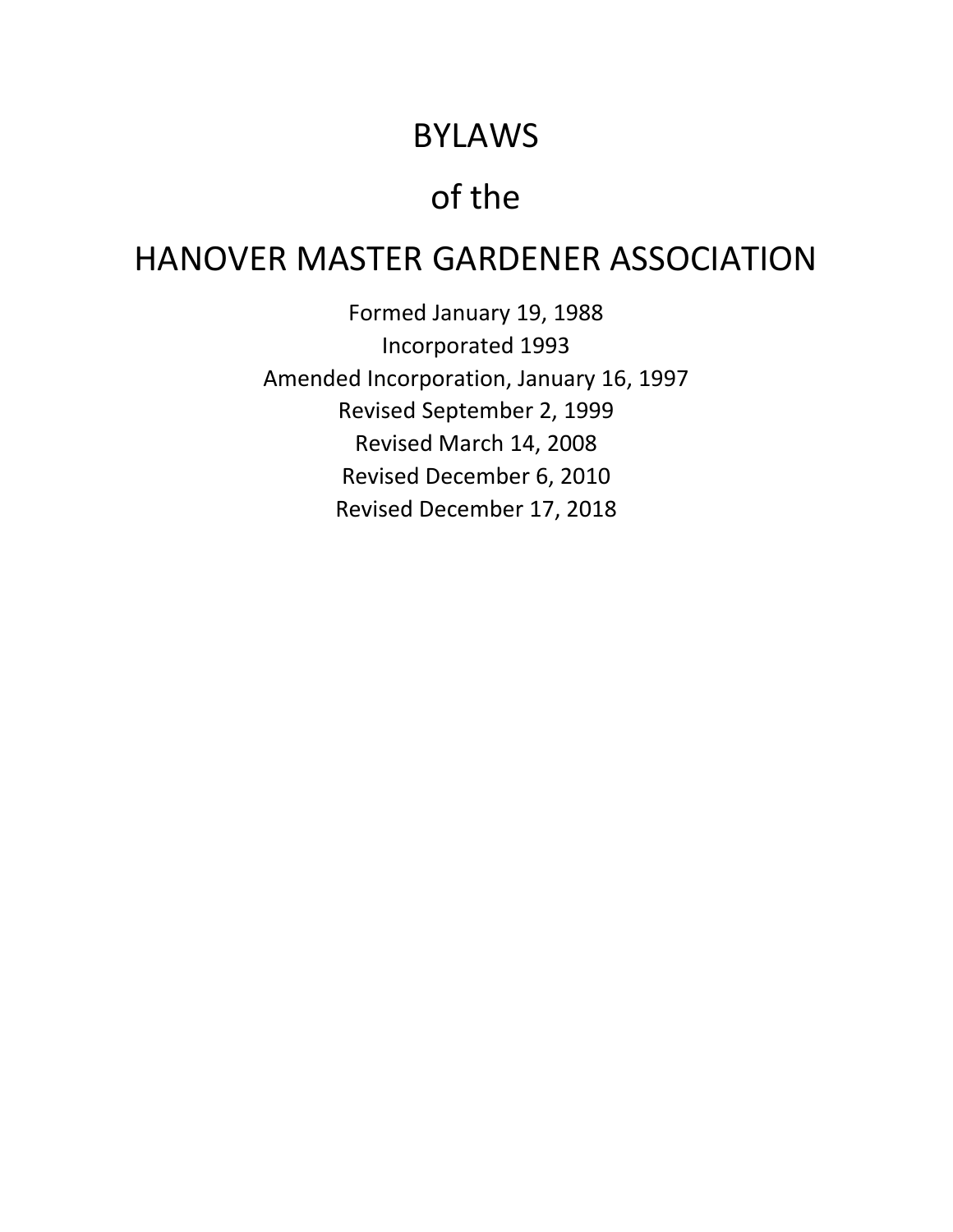## **Hanover Master Gardener Association Bylaws**

### **Article I Name and Affiliation**

**Section 1. Name**. The name of this organization is "Hanover Master Gardener Association," (hereinafter referred to as "HMGA").

**Section 2. Affiliation**. The HMGA shall be affiliated with the Hanover Unit of the Virginia Cooperative Extension (VCE) as part of the Virginia Master Gardener Program. VCE and the HMGA are open to all, regardless of age, color, disability, gender, gender identity, gender expression, national origin, political affiliation, race, religion, sexual orientation, genetic information, veteran status, or any other basis protected by law.

**Section 3. Legal Compliance**. The HMGA shall comply with IRS regulations related to Section 501(c)(3) for non-profit corporations. HMGA is incorporated in the Commonwealth of Virginia and will follow all regulations required.

### **Article II Purpose**

**Section 1. Purpose**. The purpose of this volunteer association is to promote and support the Hanover Unit of the VCE through providing environmental and horticultural information and education to its members and to the public through projects that meet the needs of Hanover County and the surrounding areas, and to foster communication and fellowship among those involved with HMGA.

**Section 2. Compensation**. No officers or members of the HMGA shall receive financial or other compensation from the HMGA other than reimbursement for expenses as approved by the Board of Directors.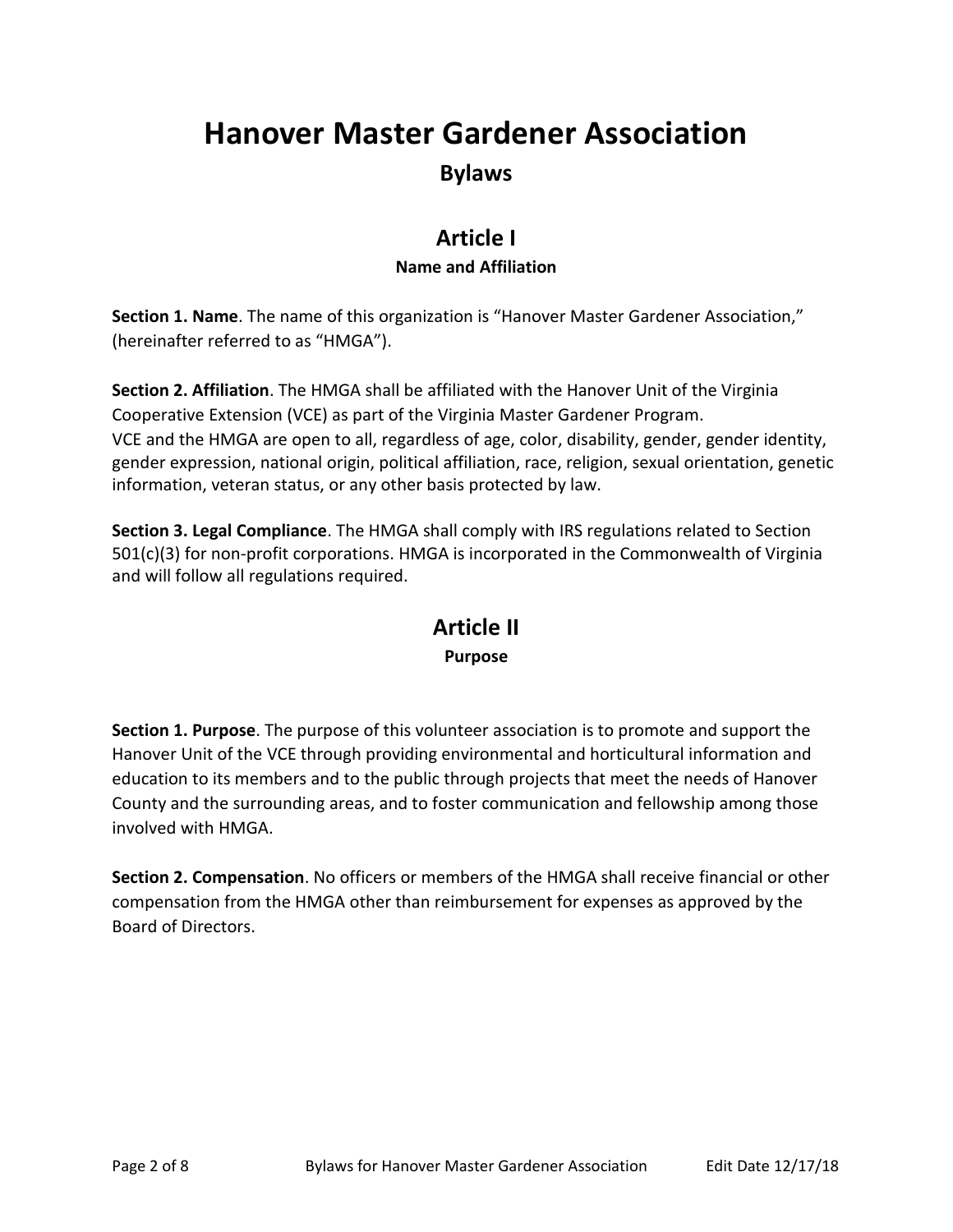## **Article III**

#### **Membership and Dues**

#### **Section 1. Membership**

- a) Membership in the HMGA is open to active Master Gardeners who have met the yearly requirements as established by Virginia Cooperative Extension (VCE).
- b) Master Gardeners transferring from other areas are eligible for membership after they have been accepted by the Hanover office of VCE.
- c) Members are bound by the HMGA Bylaws.
- d) The Board of Directors has the authority to remove any member from the HMGA if found to be in violation of the HMGA rules and policies. Membership dues shall be forfeited.
- e) Trainees and Interns will be members of HMGA but will not have voting rights until they complete their internship and become Master Gardeners.
- f) Emeritus status may be granted to a member who has a record of distinguished service but can no longer fulfill the requirements for volunteer hours and/or continuing education to remain an active Master Gardener.

#### **Section 2. Dues**

- a) Dues shall be set by the Board of Directors and shall be ratified by the General Membership at an Annual Meeting.
- b) Dues are based on calendar year of January 1 to December 31 and are due no later than March 1 of each year.
- c) Dues for Master Gardener Interns shall be waived for the year they complete their classroom training.
- d) Members that have been granted Emeritus status shall be exempt from dues.

## **Article IV**

#### **General Membership Meetings**

**Section 1. Meetings**. The purpose of the General Membership Meetings is to report on activities of the HMGA, provide continuing education to the membership, and transact business of the HMGA.

- a) There shall be four General Membership Meetings each year as scheduled by the HMGA President and confirmed by the Board of Directors.
- b) One of the four meetings shall be the Annual Meeting held in the month of December.
- c) Only business included on the meeting agenda can be voted on.
- d) Special Meetings can be called by the Board of Directors, as necessary, or by twenty-five percent of the HMGA members with at least one week's notice.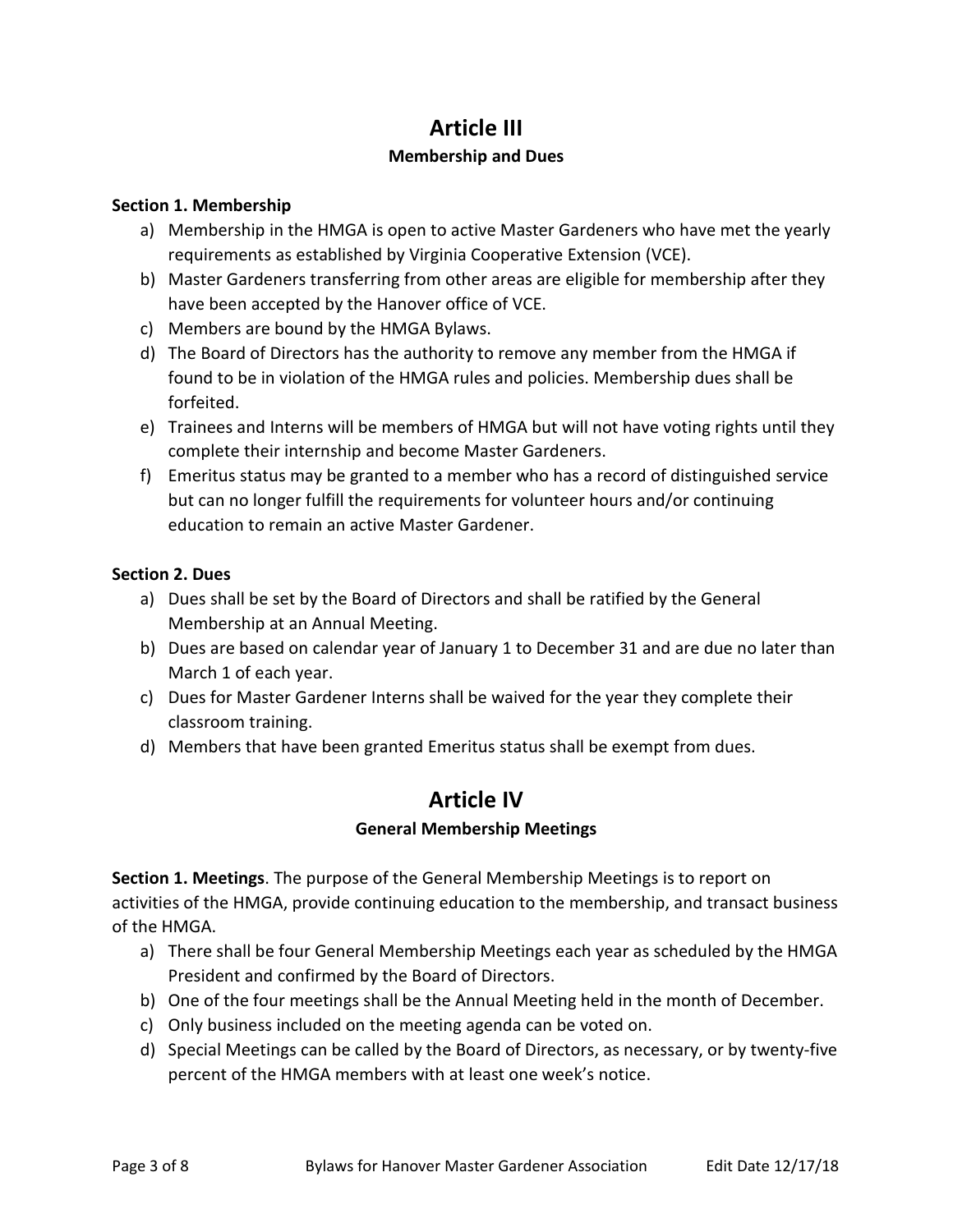e) Member-led HMGA meetings may be offered throughout the year. Their purpose shall be to provide VCE-approved educational topics and current HMGA information updates.

**Section 2. Annual Meeting**. The purpose of the Annual Meeting is to elect officers and board members, give an Annual Report of the activities of the previous year, and conduct other HMGA business as necessary.

**Section 3. Notice of Meetings**. Notice of place, time, and date of meetings shall be made available not less than 15 days before the meeting date.

**Section 4. Majority Vote Required**. All actions by the members shall be by majority vote of the eligible members present.

## **Article V Operational Organization**

#### **Section 1. Projects**

- a) Any member may submit an idea for a project for HMGA.
- b) The project must be approved by the Board of Directors to ensure that there will be enough support in the organization.
- c) The project must follow the goals and guidelines of VCE.
- d) The project must be presented to and approved by VCE using the VCE-approved Project Proposal Form.
- e) The project leader will be responsible for making timely status reports to the Board of Directors.

#### **Section 2. Board of Directors**

- **a) Responsibilities**
	- 1. Transact the necessary official business of the HMGA as outlined in each Position Description.
	- 2. Setting the strategic direction for HMGA.
	- 3. Approve the annual budget.
	- 4. Conduct any sensitive business as needed.
- **b) Members.** The elected officers and the immediate Past President of the HMGA serve as members of the Board of Directors. The elected officers shall be President, Vice President, Secretary, and Treasurer. At least four additional board members shall be elected by the membership. VCE staff members may serve as ex-officio members of the Board of Directors. VCE staff will not have voting rights and are not counted in determining the existence of a quorum.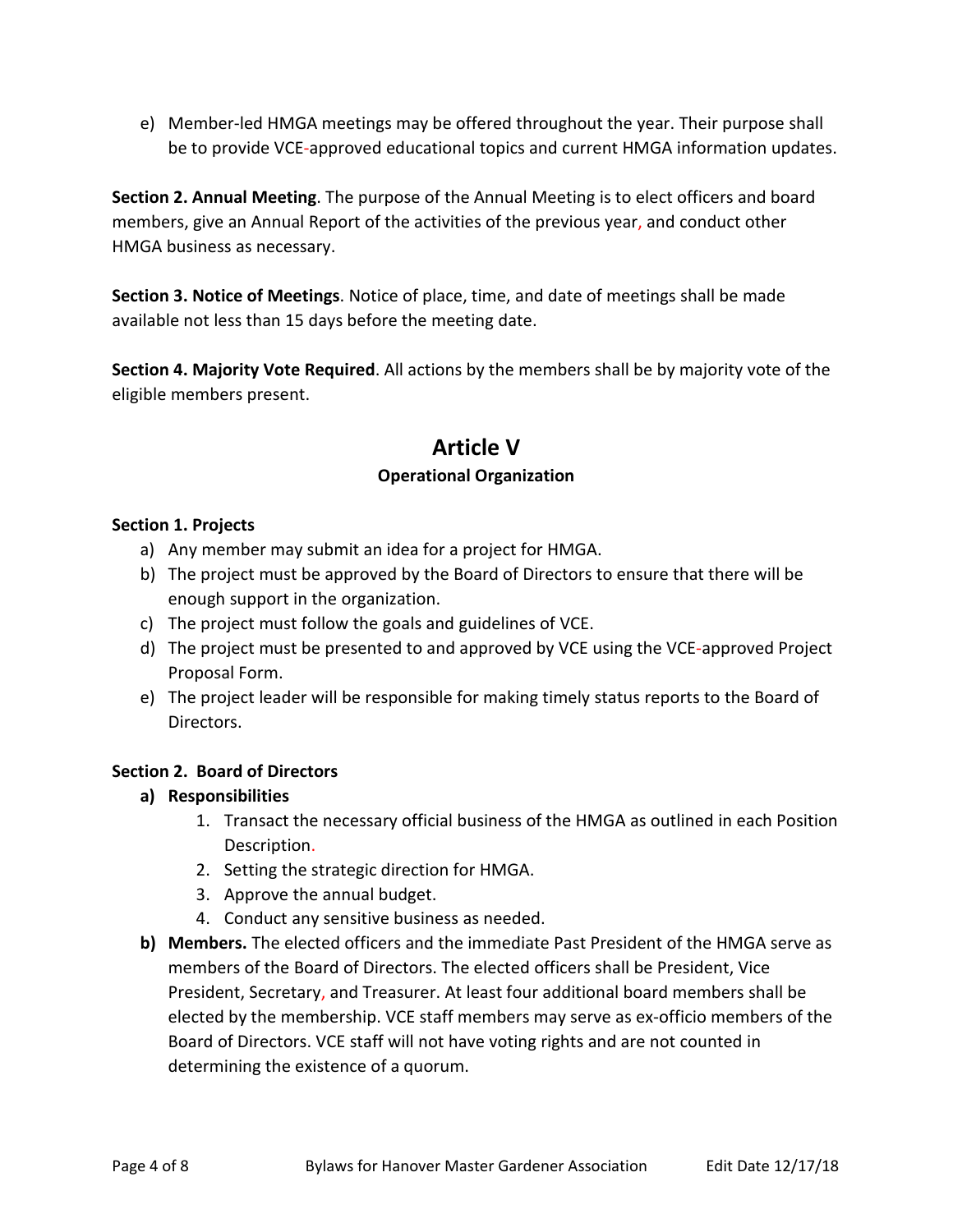- **c) Additional Board Members.** Members shall be nominated by the membership and recommended by the Nominating Committee after confirming they are willing to serve if elected. Holding a position as a project leader is not a prerequisite to serving on the Board.
- **d) Officers and Board Member Elections.** Officers and additional board members shall be elected by a majority of the eligible membership in attendance at the HMGA Annual Membership Meeting. The slate of officers and board members, as recommended by the Nominating Committee, shall be distributed to the general membership by email or other such means, not less than 15 days before the Annual Meeting.
- **e) Terms of Office.** The term of office shall be one calendar year. The President and Vice President may be elected for no more than four consecutive terms. The Secretary and the Treasurer may serve as long as they are elected and willing to serve. Officers and additional board members shall assume their official duties at the beginning of the calendar year.
- **f) Vacancy of Office.** Should the President be unable to serve, the Vice President shall assume that role. For all other vacancies, the Board of Directors shall select a replacement volunteer for the remainder of the current term. The replacement must be a member is good standing.
- **g) Duties of Officers.** Details for Policies and Procedures for each position are included in the Position Descriptions and SOPs as approved by the Board of Directors.
	- **1. President**. The President shall preside over all General Membership Meetings, Special Meetings, and Board Meetings of the HMGA, and shall oversee the work of the officers and projects of the HMGA. The President shall serve as the public spokesperson for the HMGA. The President shall prepare an Annual Report, in writing, of all the HMGA activities and present this report at the HMGA Annual Membership Meeting and to the Hanover Unit of VCE.
	- **2. Vice President**. The Vice President shall perform the duties of the President in the event of his/her absence. The Vice President shall secure speakers for all HMGA General Membership and Member-led meetings and introduce the speaker at the meetings.
	- **3. Secretary**. The Secretary shall record the minutes of all the HMGA General Membership Meetings, Board Meetings, and any Special Meetings. The Secretary shall maintain and preserve a true and faithful record of each meeting and transfer these records to his/her successor. The Secretary shall provide, on a timely basis, a copy of minutes for review to the Board of Directors before the next board meeting. The secretary shall provide a copy of the minutes to be published for the membership after Board of Directors approval. The Secretary shall handle correspondence as directed by the President.
	- **4. Treasurer**. The Treasurer shall have responsibility for all funds and the bank account(s) of the HMGA.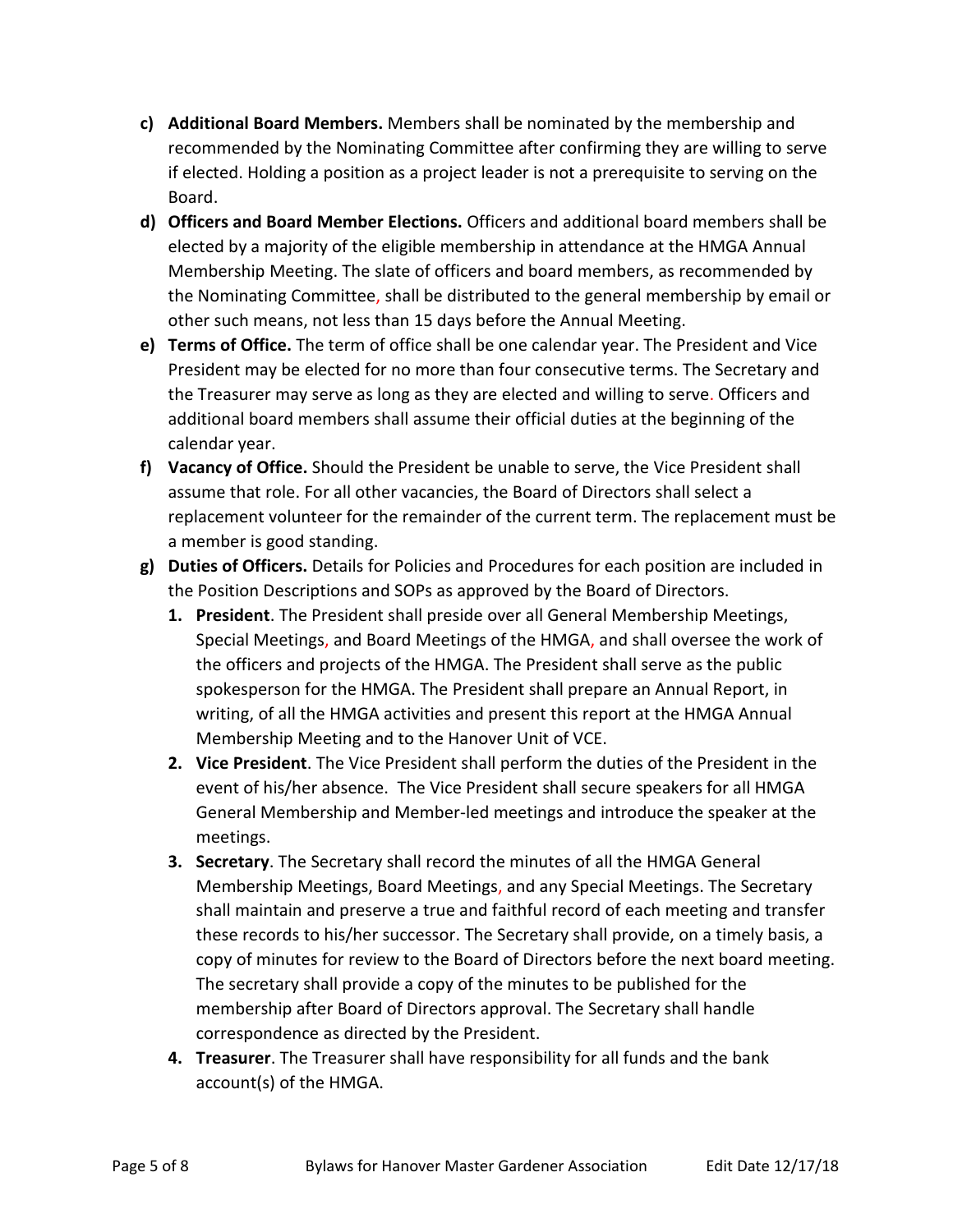- a. The Treasurer shall deposit all collected funds within five business days. The Treasurer shall make disbursements as authorized at board meetings. Authorized payments are to be supported by vouchers or invoices. All transactions need to be completed within five business days.
- b. The Treasurer shall maintain a full and accurate account of receipts and disbursements.
- c. The Treasurer shall provide to the Board of Directors on a monthly basis a report to include a copy of bank account statements showing the activity for the previous month.
- d. The Treasurer shall turn over all funds, records, files, and other HMGA properties in the Treasurer's possession to a successor.
- e. The Treasurer shall present an annual budget to the Board of Directors for discussion in January.
- f. The Treasurer shall make all records available to a final review committee.
- **5. Immediate Past President**. The Immediate Past President shall chair the Nominating Committee and perform such duties and activities as the current Board of Directors may deem necessary.
- **h) Quorum**. A majority of the Board of Directors shall constitute a quorum. Vacant positions shall not count in determining a quorum.
- **i) Majority Vote Required**. All actions and business conducted by the Board of Directors shall be by a majority vote.
- **j) Meetings**. The Board of Directors shall meet at least 10 times per year to carry out the HMGA business. Documents concerning the HMGA shall be posted in the members' only section of the HMGA website and on VMS. If circumstances warrant, at least three members of the Board may call a special meeting to be convened by the President with one week of notice. A majority of the Board of Directors can cancel a meeting.
- **k) Communications.** Communications to members shall be done by email or other such methods as necessary. Documents concerning the HMGA shall be posted on the HMGA website in the members only section and on VMS.
- **l) Removal of Board Members**. If a board member fails to comply with the agreed-upon bylaws, the result may be removal from office.

**Section 3. Special Committees**. Special committees shall be initiated, as needed, by the President with the approval of the Board of Directors. All committee members shall be Master Gardeners in good standing, and their term of service shall continue until the activity for which they were appointed has been completed. Required special committees are:

a) **Financial Accounts Review –** A committee independent of the Board of Directors shall be selected by the Board of Directors in January to review the Treasurer's accounts for the previous year(s) and report to the Board of Directors no later than April of the current fiscal year. This committee shall consist of a chairperson and two qualified members from the general HMGA membership. This review will follow the guidelines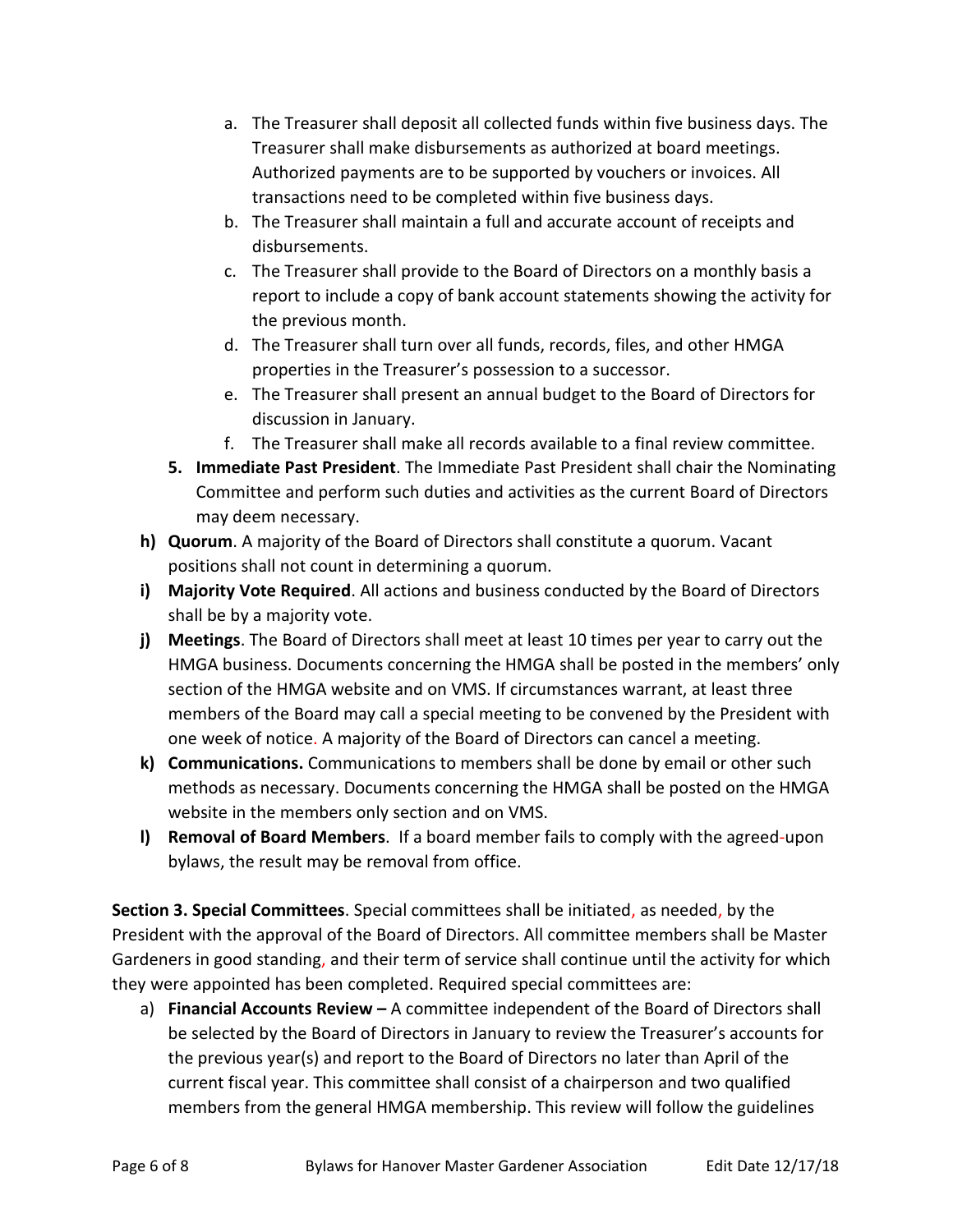for finances as set out in the SOP which is approved by the Board of Directors. The review can be done yearly, at least every three years, or as deemed necessary by the Board.

b) **Nominations/Elections**. This committee shall consist of a chairperson and two or more qualified members. The preferred chairperson is the Immediate Past President if that position is filled. This committee shall take nominations and present a slates of officers and board members to be voted on at the annual meeting.

## **Article VI**

#### **Amendments and Procedures**

#### **Section 1. Amendments**

- **a)** Notification of proposed bylaw amendments must be made available to the HMGA membership at least 45 days before a General Membership meeting.
- **b)** The proposed amendments must be presented to the membership via email or other such means as necessary at least 45 days before the scheduled meeting.
- **c)** A two-thirds majority of the voting eligible members present is required to approve any amendments.

**Section 2. Procedure**. *Robert's Rules of Order, Newly Revised*, Current Edition shall serve as a guide for the conduct of all meetings.

## **Article VII**

#### **Dissolution**

#### **Section 1. Dissolution Procedure**

- **a)** The decision to dissolve the HMGA shall be made by majority vote of the Board of Directors.
- **b)** The proposal of dissolution shall be communicated to the General Membership, by email or other such means as necessary, no less than 45 days prior to the vote.
- **c)** The vote for dissolution may occur at a General Membership Meeting or a duly-called Special Meeting.
- **d)** A vote of two-thirds majority of Association members present at a General Membership Meeting or duly-called Special Meeting is required for dissolution.
- **e)** The Treasurer and President shall file all required local, state, or federal documents, reports, notices and tax returns.
- **f)** The Treasurer must pay all outstanding bills, including any tax liabilities, as soon as possible.